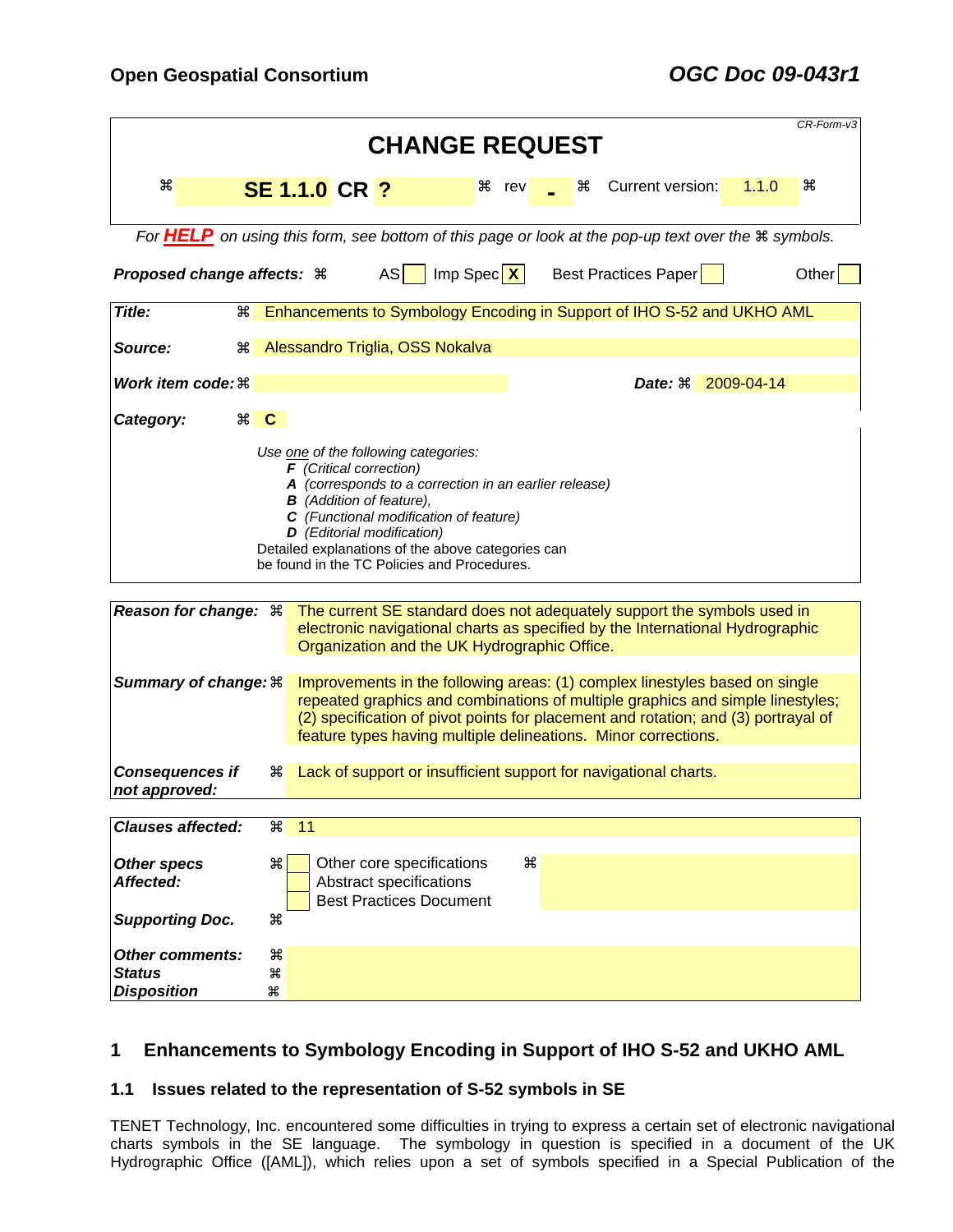International Hydrographic Organization ([S-52]). A report ([TENET]) recently published by TENET Technology discusses some of the issues that they identified:

- how to describe AML and S-52 complex linestyles in SE;
- $\mu$  how to represent S-52 symbol pivot points in SE; and
- $-$  how to deal with AML symbols that have multiple delineations.

### **1.1.1 Complex linestyles**

According to [TENET], S-52 includes two kinds of complex linestyles: *single-unit complex linestyles* and *composite complex linestyles*, both of which are not adequately supported by SE:

⎯ *single-unit complex linestyles* are formed by concatenating multiple copies of a single graphic symbol (all oriented in the same way) between each pair of vertices of the line, supplemented by a simple linestyle to fill any gap between graphic symbols with different orientations at each vertex;

⎯ *composite complex linestyles* are formed by concatenating multiple copies of a sequence of graphic symbols and horizontal lines, whose orientation can easily be changed at each vertex of the line.

The current definition of **Stroke** in [SE] is:

```
 <xsd:element name="Stroke" type="se:StrokeType"/> 
<xsd:complexType name="StrokeType"> 
  <xsd:sequence> 
    <xsd:choice minOccurs="0"> 
      <xsd:element ref="se:GraphicFill"/> 
      <xsd:element ref="se:GraphicStroke"/> 
    </xsd:choice> 
    <xsd:element ref="se:SvgParameter" minOccurs="0" maxOccurs="unbounded"/> 
  </xsd:sequence> 
</xsd:complexType>
```
Cubewerx proposes ([CW ER SE]) to modify the definition of the **Stroke** element to an abstract element **AbstractStroke** with four substitutions: **Stroke**, **GraphicStroke**, **TextStroke**, and **CompoundStroke**. We support that proposal with some minor changes. One of the changes is the use of the element name **SingleGraphic** instead of **GraphicStroke**, to avoid confusion with the existing element name **GraphicStroke**. Another is the use of the element name **SimpleStroke** instead of **Stroke** to better qualify this kind of stroke and avoid confusion with the old element name **Stroke**. Another is the use of the elements **InitialStrokeElement** and **FinalStrokeElement** (instead of **StartGraphic** and **EndGraphic**) within the **CompoundStroke** element to achieve more generality.

<span id="page-1-2"></span><span id="page-1-0"></span>An AML or S-52 complex linestyle could be supported by the following definitions, which also partly implement the Cubewerx proposal.

```
 <xsd:element name="AbstractStroke" type="se:AbstractStrokeType" abstract="true"/> 
<xsd:complexType name="AbstractStrokeType"> 
 <xsd:sequence> 
    <xsd:element ref="se:UnitOfMeasure" minOccurs="0"/> 
  </xsd:sequence> 
</xsd:complexType> 
<xsd:element name="UnitOfMeasure" type="xsd:anyURI"/> 
<xsd:element name="SimpleStroke" type="se:SimpleStrokeType"
```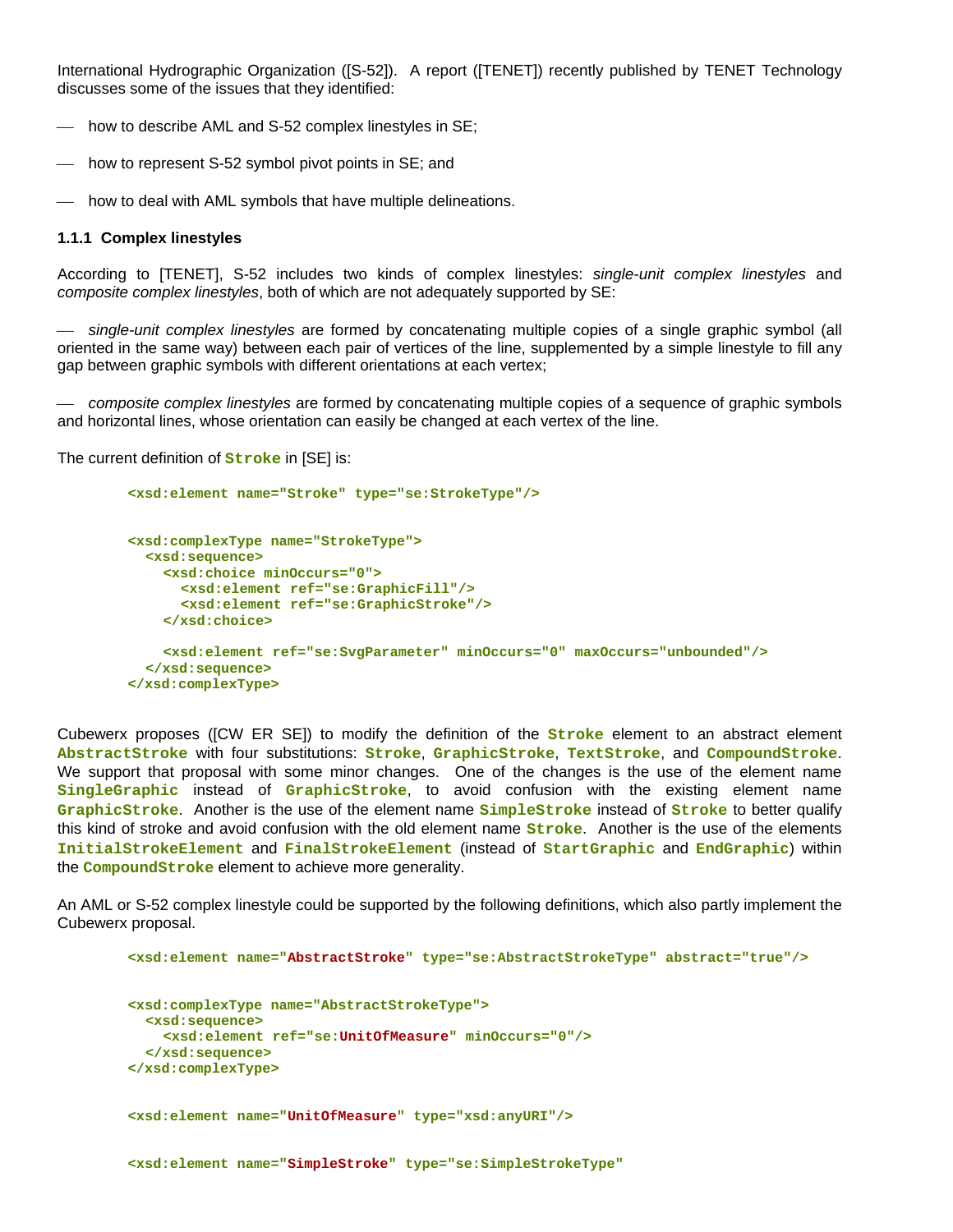```
 <xsd:complexType name="SimpleStrokeType"> 
  <xsd:complexContent> 
    <xsd:extension base="se:AbstractStrokeType"> 
      <xsd:sequence> 
         <xsd:choice minOccurs="0"> 
           <xsd:element name="SolidColor" type="se:ParameterValueType"/> 
           <xsd:element name="Stipple" type="se:StippleType/> 
         </xsd:choice> 
        <xsd:element name="Opacity" type="se:ParameterValueType" minOccurs="0"/> 
        <xsd:element name="Width" type="se:ParameterValueType" minOccurs="0"/> 
         <xsd:element name="LineJoin" type="se:ParameterValueType" minOccurs="0"/> 
         <xsd:element name="LineCap" type="se:ParameterValueType" minOccurs="0"/> 
        <xsd:element name="DashArray" type="se:ParameterValueType" minOccurs="0"/> 
         <xsd:element name="DashOffset" type="se:ParameterValueType" minOccurs="0"/> 
      </xsd:sequence> 
    </xsd:extension> 
  </xsd:complexContent> 
</xsd:complexType> 
<xsd:complexType name="StippleType"> 
  <xsd:sequence> 
    <xsd:element ref="se:Graphic"/> 
  </xsd:sequence> 
</xsd:complexType> 
<xsd:element name="SingleGraphic" type="se:SingleGraphicType" 
    substitutionGroup="se:AbstractStroke"/> 
<xsd:complexType name="SingleGraphicType"> 
  <xsd:complexContent> 
    <xsd:extension base="se:AbstractStrokeType"> 
      <xsd:sequence> 
         <xsd:element ref="se:Graphic"/> 
         <xsd:element ref="se:Error! Reference source not found." minOccurs="0"/> 
           </xsd:sequence> 
    </xsd:extension> 
  </xsd:complexContent> 
</xsd:complexType> 
<xsd:element name="RelativeOrientation" type="se:RelativeOrientationType"> 
<xsd:simpleType name="RelativeOrientationType"> 
  <xsd:restriction base="xsd:token"> 
    <xsd:enumeration value="normal"/> 
    <xsd:enumeration value="line"/> 
    <xsd:enumeration value="map"/> 
    <xsd:enumeration value="normal180"/> 
  </xsd:restriction> 
</xsd:simpleType> 
<xsd:element name="TextStroke" type="se:TextStrokeType" 
    substitutionGroup="se:AbstractStroke"/>
```

```
 <xsd:complexType name="TextStrokeType"> 
  <xsd:complexContent> 
    <xsd:extension base="se:AbstractStrokeType"> 
      <xsd:sequence> 
         <xsd:element ref="se:LineLabel"/>
```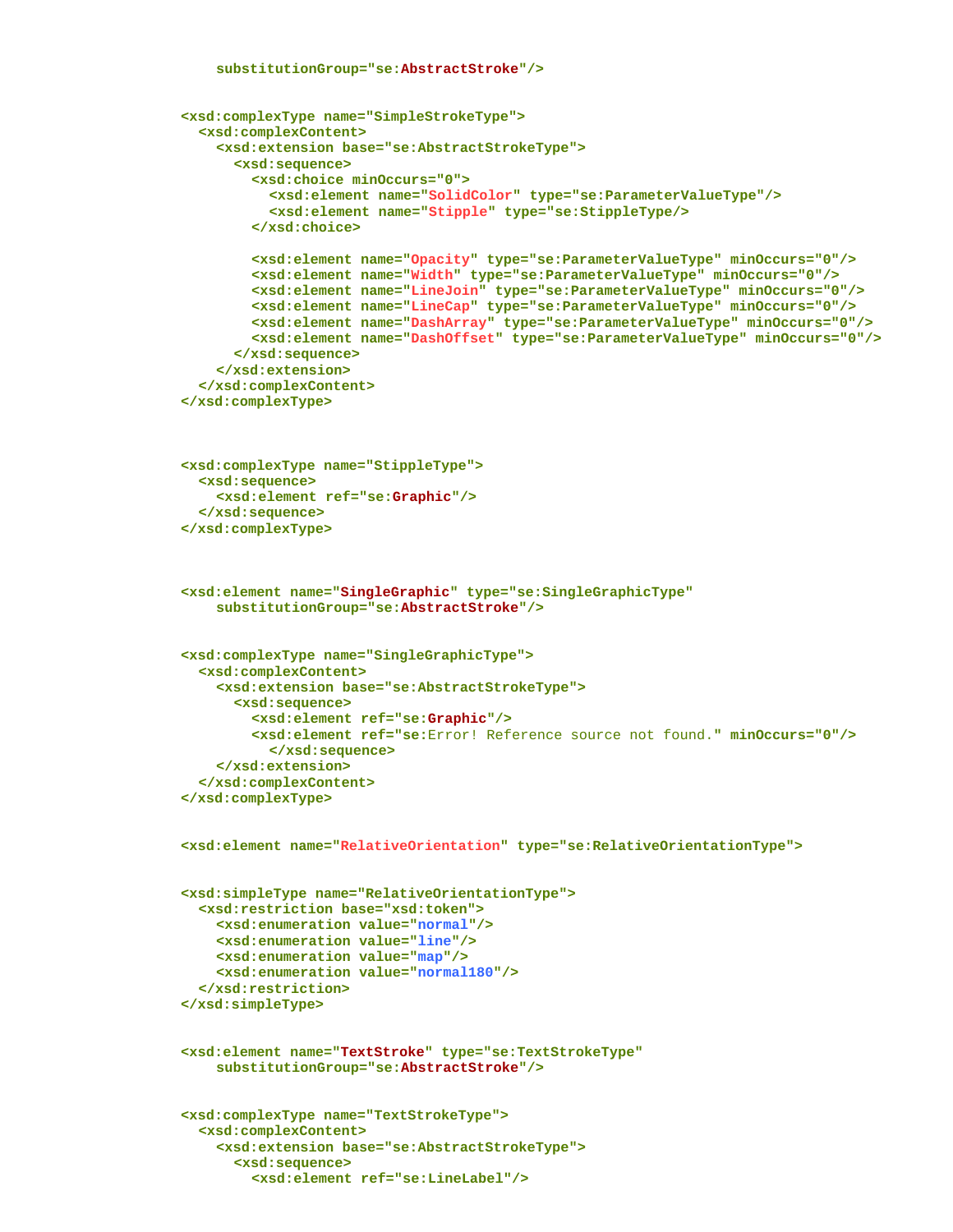```
 </xsd:sequence> 
    </xsd:extension> 
  </xsd:complexContent> 
</xsd:complexType> 
<xsd:element name="CompoundStroke" type="se:CompoundStrokeType" 
    substitutionGroup="se:AbstractStroke"/> 
<xsd:complexType name="CompoundStrokeType"> 
  <xsd:complexContent> 
    <xsd:extension base="se:AbstractStrokeType"> 
      <xsd:sequence> 
        <xsd:element name="InitialStrokeElement" type="se:StrokeElementType" 
             minOccurs="0" maxOccurs="1"/> 
        <xsd:element name="StrokeElement" type="se:StrokeElementType" 
            minOccurs="1" maxOccurs="unbounded"/> 
        <xsd:element name="FinalStrokeElement" type="se:StrokeElementType" 
            minOccurs="0" maxOccurs="1"/> 
      </xsd:sequence> 
    </xsd:extension> 
  </xsd:complexContent> 
</xsd:complexType> 
<xsd:complexType name="StrokeElementType"> 
  <xsd:sequence> 
    <xsd:element ref="se:AbstractStroke"/> 
    <xsd:element ref="se:PerpendicularOffset" minOccurs="0"/> 
    <xsd:element ref="se:GapBefore" minOccurs="0"/> 
    <xsd:element ref="se:Length" minOccurs="0"/> 
    <xsd:element ref="se:GapAfter" minOccurs="0"/> 
    <xsd:element name="DrawOnlyWhereLineIsNotStraight" type="xsd:boolean" 
        minOccurs="0"/> 
    <xsd:element name="DrawOnlyWhereLineIsStraight" type="xsd:boolean" 
        minOccurs="0"/> 
    <xsd:element name="ReturnAfterDrawing" type="xsd:boolean" 
        minOccurs="0"/> 
  </xsd:sequence> 
</xsd:complexType>
```
<span id="page-3-2"></span> **<xsd:element name="Graphic" type="se:GraphicType"/>** 

<span id="page-3-0"></span>The boolean elements **DrawOnlyWhereLineIsStraight**, **DrawOnlyWhereLineIsNotStraight**, and **ReturnAfterDrawing** are intended to support S-52 complex linestyles.

A **DrawOnlyWhereLineIsStraight** element with a value of **true** indicates that a copy of the stroke element is to be drawn only when it corresponds to a single line segment that is straight. The default value is **false**.

A **DrawOnlyWhereLineIsNotStraight** element with a value of **true** indicates that a copy of the stroke element is to be drawn only when it corresponds to a single line element that is not straight or to two or more consecutive line segments(e.g., near a vertex). The default value is **false**.

A **ReturnAfterDrawing** element with a value of **true** indicates that the drawing position is to be reset to the initial drawing position for this element once the stroke element (which may be any type of stroke) has been completely drawn. The default value is **false**.

An alternative to introducing the **ReturnAfterDrawing** element could be to add a new level in the structure of the **CompoundStroke** element: Each stroke element would be a group of strokes that are all to be drawn starting from the same position, and the drawing position would be advanced once all the strokes in the group have been drawn. Of course, in many cases the "group" would contain exactly one stroke.

The above elements would support S-52 complex linestyles in the following ways: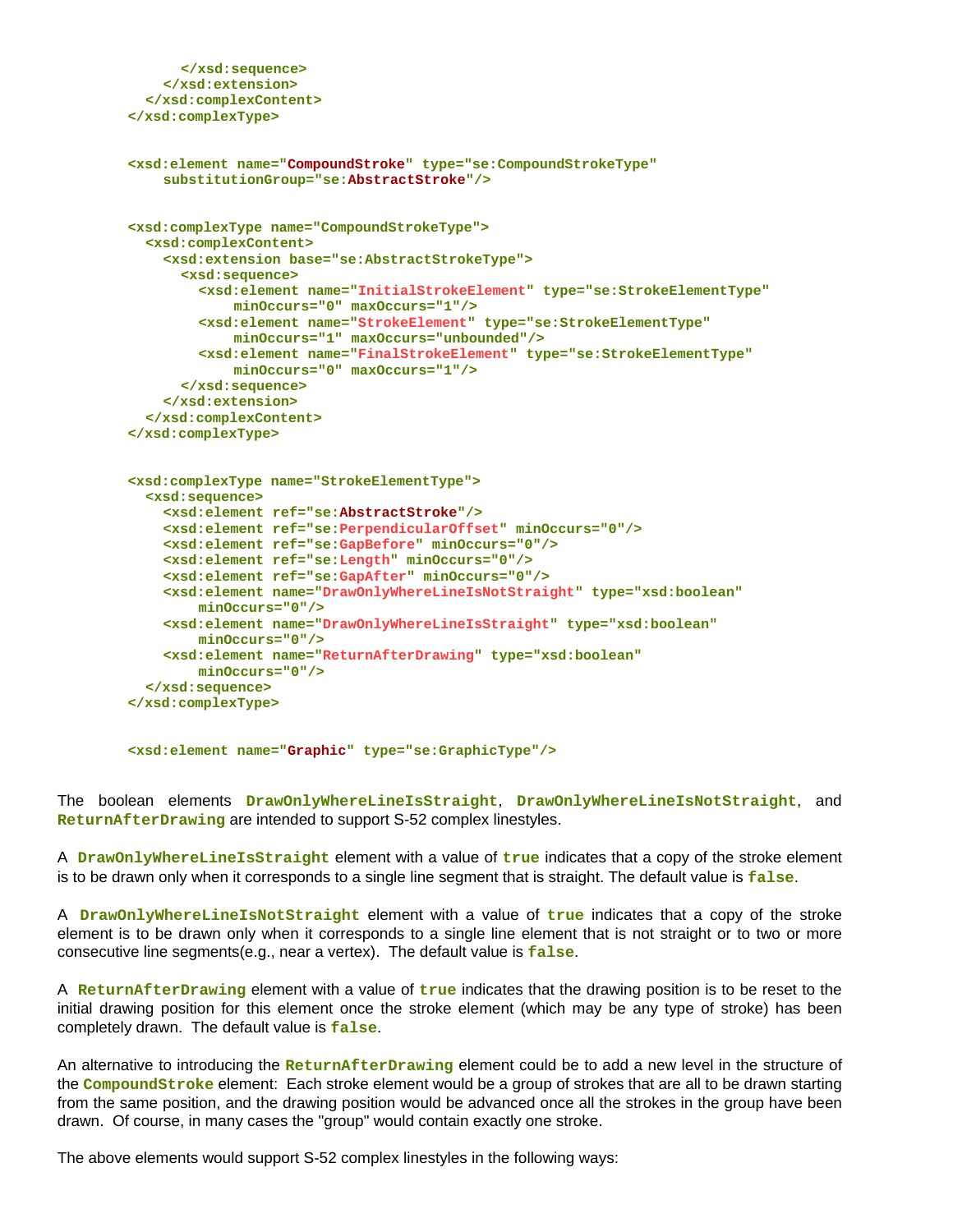⎯ An S-52 single-unit complex linestyle can be created by using a compound stroke containing two stroke elements: the first stroke element will be a graphic stroke with **DrawOnlyWhereLineIsStraight** = **true**, and the second will be a simple stroke (e.g., a dashed line) with **DrawOnlyWhereLineIsNotStraight** = **true**.

NOTE As mentioned above, an AML or S-52 single-unit complex linestyle uses a single repeated graphic for straight line segments and a simple linestyle for the parts of the line near the vertices.

⎯ An S-52 composite complex linestyle can be created by using a compound stroke containing multiple stroke elements, one or more of which will have **ReturnAfterDrawing** = **true**.

NOTE As mentioned above, an AML or S-52 composite complex linestyle uses a combination of horizontal lines and multiple repeated graphics which can be rotated.

We also suggest moving the **PerpendicularOffset** element from **LineSymbolizer** and **PolygonSymbolizer** into **StrokeElement**. This will enable the individual stroke elements of a compound stroke to each have its own perpendicular offset.

Cubewerx ([CW ER SE]) suggests that compound strokes containing other compound strokes should be forbidden. The possibility of specifying strokes composed of other compound strokes, however, seems useful as it would enable more complex patterns of subsymbols for a composite linestyle (especially in combination with **ReturnAfterDrawing** and **PerpendicularOffset**, both of which could be specified for each stroke element at any depth). It needs to be determined whether the potential advantages justify the added complexity due to recursion in practical applications of symbology encoding.

### **1.1.2 Pivot points**

Every S-52 symbol, including those forming complex linestyles, has a defined "pivot point". The pivot point of a symbol:

- can be anywhere inside or outside the symbol's bounding box;
- is used for positioning the symbol; and
- $\equiv$  is used as the rotation point for the symbol.

[TENET] states that SE does not dequately support S-52 pivot points. The issues are the following.

In SE, a graphic has an optional "anchor point". However, the semantics of the anchor point is ambiguous. The anchor point is defined as follows ([SE], 11.3.2, p. 25):

The AnchorPoint element of a PointSymbolizer gives the location inside of a Graphic to use for anchoring the graphic to the main-geometry point. The coordinates are given as two floating-point numbers ... between 0.0 and 1.0 inclusive. The bounding box of the graphic to be rendered is considered to be in a coordinate space from 0.0 (lower-left corner) to 1.0 (upper-right corner), and the anchor position is specified as a point in this space.

Yet SE has also a concept of "hot spot" for a graphic, which occurs in the following statement:

The "hot spot" to use for positioning the rendering at a point must either be inherent in the external format or is defined to be the "central point" of the graphic, where the exact definition "central point" is system-dependent.

It is unclear whether the "anchor point" and the "hot spot" are the same thing or not. If they are, then there is an apparent contradiction between the statements quoted above. If they are not, then the relationship between the two points is unclear. In both cases the text needs to be corrected:

⎯ if the hot spot of a graphic is intended to be the same as the anchor point, then the text needs to be corrected to eliminate the term "hot spot"; and the statement beginning with *"The hot spot to use for positioning the rendering...*" needs to be corrected to remove the contradiction;

⎯ otherwise, the term "hot spot" needs to be defined in the standard, and its difference from the anchor point needs to be made clear.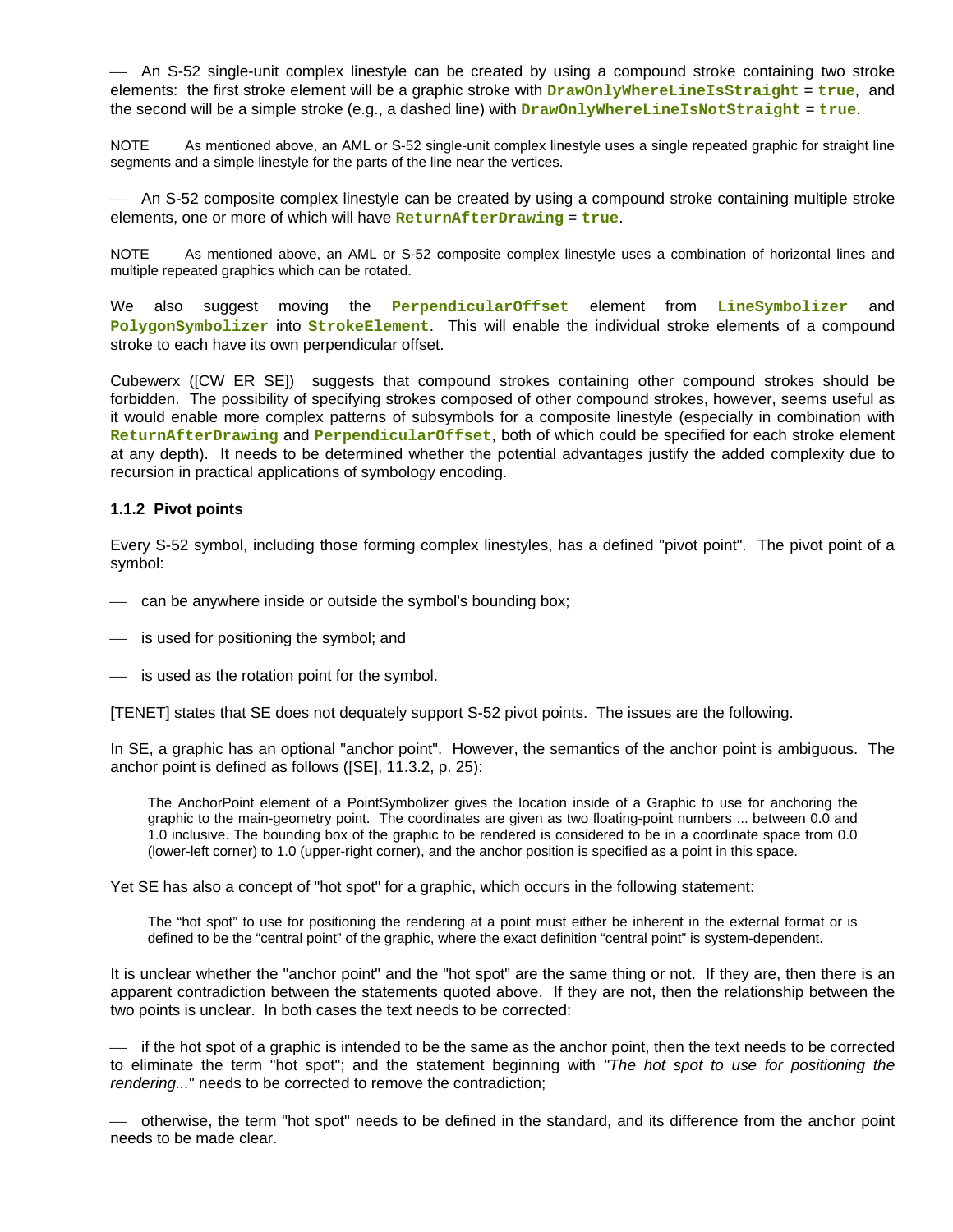Another problem with the SE anchor point (at least with respect to the S-52 pivot point) is that it is not used to rotate the graphic. For an explicitly specified rotation (using a **Rotation** element), the rotation point is specified in the following statement:

The Rotation element gives the rotation of a graphic in the clockwise direction about its center point ... Also, the point within the graphic about which it is rotated is format dependent. If a format does not include an inherent rotation point, then the point of rotation should be the centroid.

Clearly, in SE the anchor point is not used as the rotation point, even when an anchor point is explicitly provided for the graphic (in an **AnchorPoint** element). Undoubtedly this also applies to the graphics that are used as stroke elements and are rotated implicitly (i.e., without a **Rotation** element) to follow the varying direction of the line.

Another problem with the SE anchor point (at least with respect to the S-52 pivot point) is that it is required to be placed within the symbol's bounding box.

In order to address these problems and provide better support for AML and S-52 symbols in SE, we suggest that a new element **PivotPoint** be added to SE as shown in the following schema fragment.

```
 <xsd:complexType name="ExternalGraphicType"> 
    <xsd:sequence> 
      ... 
      <xsd:element ref="se:Opacity" minOccurs="0"/> 
      <xsd:element ref="se:Size" minOccurs="0"/> 
      <xsd:element ref="se:Rotation" minOccurs="0"/> 
      <xsd:element ref="se:Error! Reference source not found." minOccurs="0"/> 
      <xsd:element ref="se:AnchorPoint" minOccurs="0"/> 
... 
    </xsd:sequence> 
 </xsd:complexType> 
 <xsd:element name="PivotPoint" type="se:PivotPointType"> 
 <xsd:complexType name="PivotPointType"> 
    <xsd:sequence> 
      <xsd:element ref="se:Error! Reference source not found."/> 
      <xsd:element ref="se:Error! Reference source not found."/> 
    </xsd:sequence> 
 </xsd:complexType> 
 <xsd:element name="PivotPointX" type="se:ParameterValueType"/> 
 <xsd:element name="PivotPointY" type="se:ParameterValueType"/>
```
The pivot point would be optional, and would have the same semantics as an S-52 pivot point. Namely:

- a) the pivot point can be anywhere inside or outside the symbol's bounding box;
- b) pivot point X or Y coordinates below 0.0 or above 1.0 indicate positions outside the bounding box;
- c) the pivot point is used for positioning the symbol; and
- d) the pivot point is used as the rotation point for the symbol.

The introduction of the **PivotPoint** element interferes with the semantics of the existing **AnchorPoint** element, and therefore the following compatibility rules are suggested:

a) a graphic must not have both an **PivotPoint** element and an **AnchorPoint** element;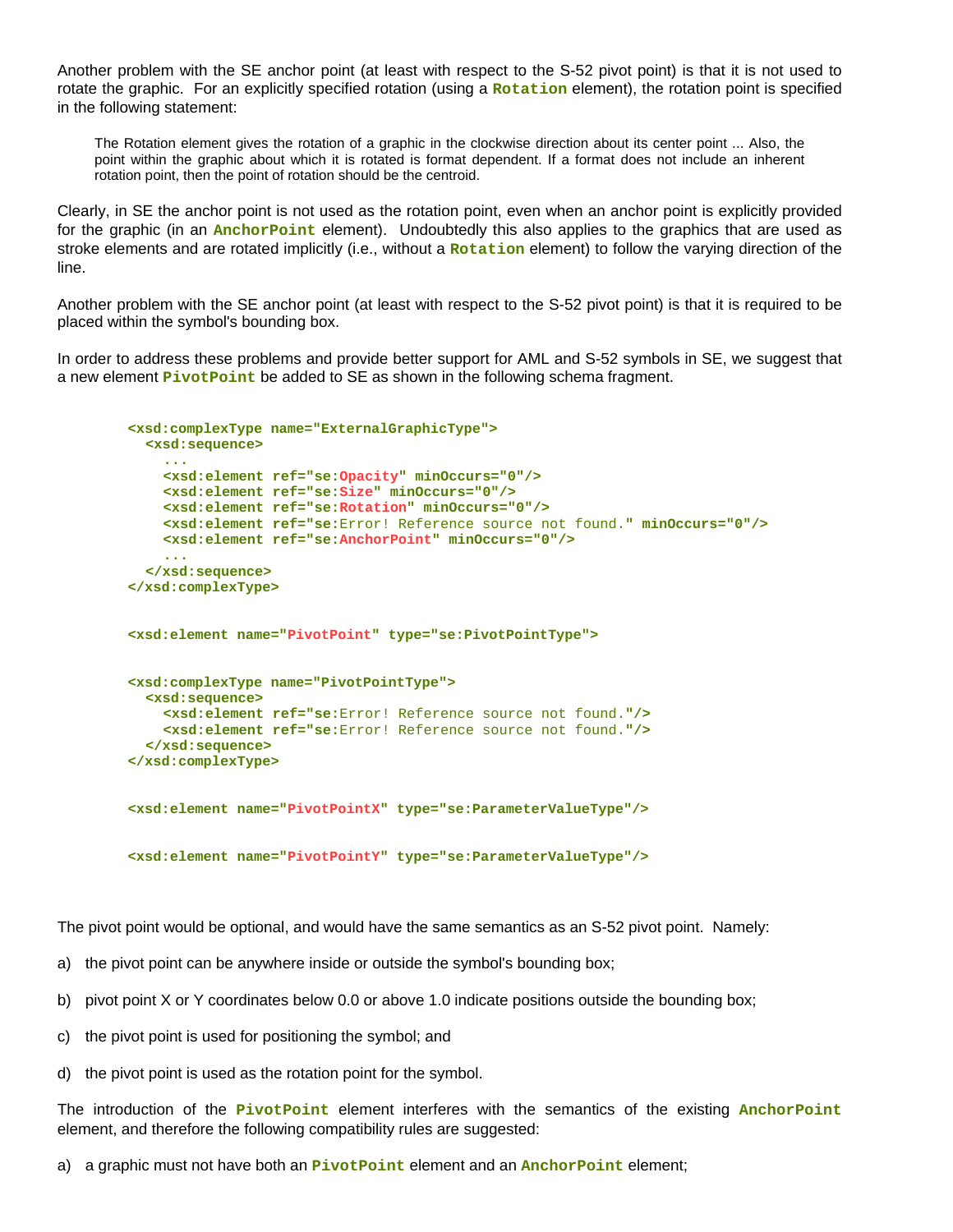b) if a **PivotPoint** element is not present in a graphic, then the current rules for positioning the graphic and for rotating the graphic must be followed.

In a future version of SE, the **AnchorPoint** element could be made obsolete, and only the **PivotPoint** (which has a cleaner semantics) would then be retained.

An alternative solution could be to modify the semantics of **AnchorPoint** and **Rotation** and the rules for positioning and rotation of graphics. For example, one could remove the current restriction on the coordinates of the anchor point to allow it to be placed outside the bounding box of the graphic. However, we feel that the introduction of a new element (**PivotPoint)** is a better solution because it associates the new behavior with a conspicuous change in syntax, while the old syntax still carries the old semantics unchanged. This helps preventing conformance and compatibility headaches.

Cubewerx ([CW ER SE]) proposes to replace the elements **Size**, **Rotation**, **AnchorPoint**, and **Displacement** with a new set of elements **ViewBox**, **Center**, **UnitOfMeasure**, and **Transform**. Assuming that that proposal is accepted, we think that a distinct **PivotPoint** element would provide a way to specify a major property of a graphic that is both useful and intuitive.

### **1.1.3 Delineations**

The discussion about delineations in [TENET], 3.3 is a little confusing. While it is clear from that discussion that certain features need the ability to behave (with respect to portrayal) either as a point or as a line or as an area depending on the situation, it is not as clear whether this ability is required for the *feature types* or for the individual *instances* of those feature types.

The main example given in the report is the feature type "Marine Farm/Culture", which has all the three possible "delineations": area, line, and point. Does this mean that each marine farm instance will be able to behave as a point as well as a line as well as an area? Or does it mean that each marine farm instance will be just one of those three things even though the feature type allows all of them? The five "fixes/workarounds" presented on p. 12-13 of [TENET] suggest the latter. The fifth, for example, implies that the feature instance will have only one non-null relevant geometry-valued property, which will be either 0-dimensional or 1-dimensional or 2-dimensional. In all of the five workarounds, the "delineation" is treated as an implicit property of a feature instance, rather than, say, as an externally provided value (like the portrayal scale), and all of the five workarounds seem to be concerned with finding how to best express the delineation condition in SE syntax, and do not show any concern with, say, how to select one geometry-value property of a feature instance that has many such properties, as would be the case if a feature *instance* were allowed to have multiple delineations. In conclusion, our interpretation of the requirements is that there is a need to support feature types that have multiple delineations, but there is no need for each individual instance of those feature types to have more than one delineation.

Restricting feature instances to using one delineation at a time does not completely solve the problem of helping the renderer determine which delineation is being used by a given feature instance. When each delineation of a feature type is carried by a different geometry-valued property of the feature, the name of the only geometryvalued property that is present will allow the renderer to determine the delineation, but when all the possible delineations are carried by the same geometry-valued property, the renderer will have to examine the nature of the geometry (the value of that property) in order to determine the delineation. Our interpretation of [TENET] is that the latter case occurs in the [AML]. We believe that an appropriate way to support such usage would be to add to the OGC Filter standard a group of functions that test (or query) the dimensionality of a geometry (whether it's a point, a line, a surface, etc.). A rule in SE could then make use of one of those functions in a filter expression to determine the delineation of a feature.

### **1.1.4 Other issues related to the representation of S-52 symbols in SE**

 [TENET] seems to indicate that there are other problematic areas in SE in addition to those discussed in the report. Perhaps it would be useful to obtain the complete report on AML symbology (of which [TENET] is a summary) from TENET Technology in order to understand what those other areas are.